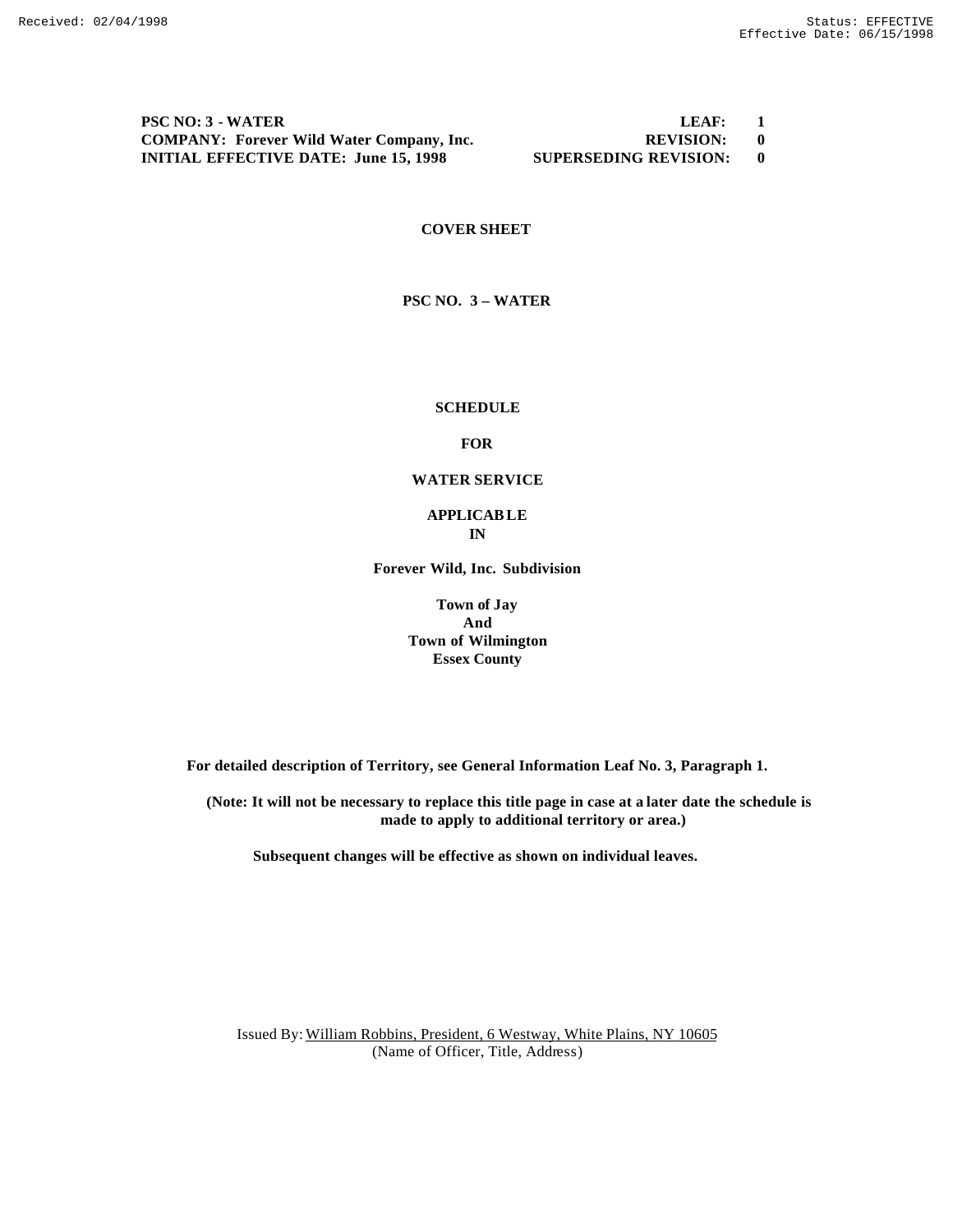PSC NO: 3 WATER LEAF: 2 COMPANY: FOREVER WILD WATER COMPANY, INC. REVISION: 0 INITIAL EFFECTIVE DATE: 06/15/98 SUPERSEDING REVISION: STAMPS: RECEIVED: 02/04/98 STATUS: Effective EFFECTIVE: 06/15/98

## **TABLE OF CONTENTS**

|    | <b>GENERAL INFORMATION</b>                                                                                                                        | LEAF NO.       |
|----|---------------------------------------------------------------------------------------------------------------------------------------------------|----------------|
| 1. | Territory                                                                                                                                         | 3              |
| 2. | Application for Water Service                                                                                                                     | 3              |
| 3. | Deposits - Security                                                                                                                               | 3              |
| 4. | Deposits - Interest                                                                                                                               | 4              |
| 5. | Deposits - Return                                                                                                                                 | 4              |
| 6. | Deposits - Other                                                                                                                                  | 4              |
| 7. | <b>General Rules</b>                                                                                                                              | $5 - 6$        |
| 8. | Metered Service                                                                                                                                   | $6 - 7$        |
| 9. | <b>Unmetered Service</b>                                                                                                                          | $\overline{7}$ |
|    | 10. Extension of Mains                                                                                                                            | 7              |
|    | 11. Discontinuance of Service - Non-payment                                                                                                       | 7 - 8          |
|    | 12. Discontinuance of Service - Other                                                                                                             | $8 - 9$        |
|    | 13. Discontinuance of Residential Service - Special Procedures                                                                                    | 9              |
|    | 14. Deferred Payment Agreements                                                                                                                   | 9              |
|    | 15. Complaint Handling Procedures                                                                                                                 | 10             |
|    | 16. Restoration of Service                                                                                                                        | $10 - 11$      |
|    | 17. Interest on Customer Overpayments                                                                                                             | 11             |
|    | 18. Regulation                                                                                                                                    | 11             |
|    | 19. Service Classification No. 1<br>Issued By: William Robbisn, President, 6 Westway, White Plains, NY 10605<br>(Name of Officer, Title, Address) | 12             |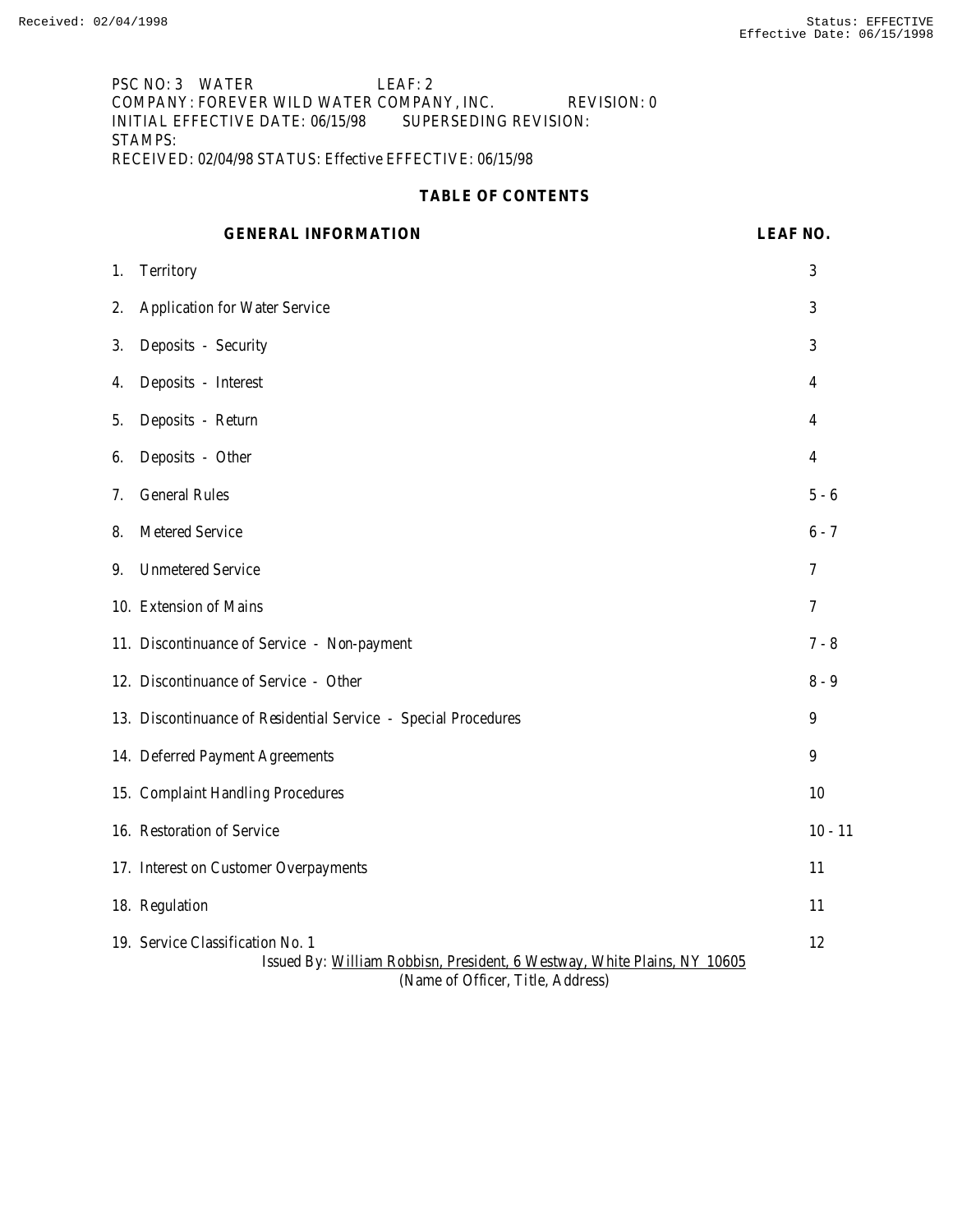PSC NO: 3 WATER LEAF: 3 COMPANY: FOREVER WILD WATER COMPANY, INC. REVISION: 0 INITIAL EFFECTIVE DATE: 06/15/98 SUPERSEDING REVISION: STAMPS: RECEIVED: 02/04/98 STATUS: Effective EFFECTIVE: 06/15/98

## **GENERAL INFORMATION**

1. Territory (County, Town, Development, Streets, etc.)

FOREVER WILD, INC. SUBDIVISION TOWN OF JAY AND TOWN OF WILMINGTON ESSEX COUNTY

- 2. Application for Water Service
	- A. Written application for service may be required.
	- B. A separate application may be required for each premises.
	- C. Premises may be subject to inspection by the company.
	- D. Applications need not be accepted from customers with charges due on any water accounts with the company. The company may accept an application if the customer enters into a deferred payment agreement.
	- E. Service pipe installations are subject to company approval.
- 3. Deposits Security
	- A. As a condition of receiving service, the company may require a deposit from customers that are delinquent (having a bill remaining unpaid 23 days from the date mailed), seasonal, short term or temporary or who have had service terminated for non-payment during the preceding 6 months. In addition, a deposit may also be required from a non-residential customer whose credit has not been established with the company. A delinquent customer shall be provided with a written notice 20 days before the deposit is assessed which states that failure to make timely payments will permit the company to require a deposit from such customer.
	- B. Deposits from applicants and customers may not exceed two times the estimated average monthly bill for a calendar year, except in the case of customers whose usage varies widely where deposits may not exceed twice the average monthly bill for the peak season.
	- C. The company shall perform an annual review of the billing history of every customer who has a deposit with the company to assure that a deposit is still required under (1) above and that the amount of the deposit conforms with (2) above. The company reserves the right to review the deposit at any time. If a review shows that the deposit held falls short of the amount the company may require by 25 percent or more, the company may require the payment of an additional amount. If a review shows that the deposit held exceed the amount required by 25 percent or more, the company shall refund the excess to the customer. The customer may request a downward revision of the deposit.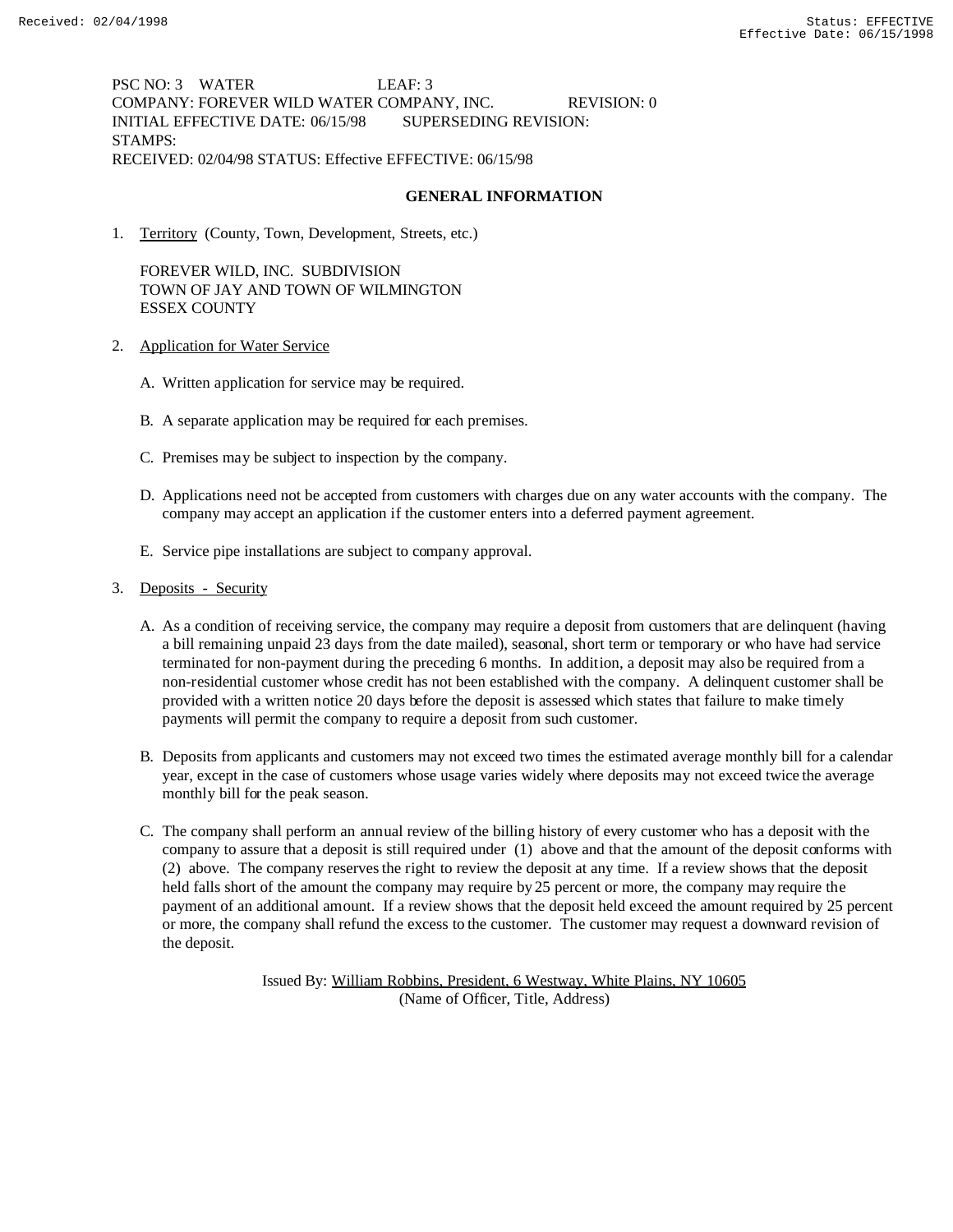# PSC NO: 3 WATER LEAF: 4 COMPANY: FOREVER WILD WATER COMPANY, INC. REVISION: 0 INITIAL EFFECTIVE DATE: 06/15/98 SUPERSEDING REVISION: STAMPS: RECEIVED: 02/04/98 STATUS: Effective EFFECTIVE: 06/15/98

# **GENERAL INFORMATION**

## 4. Deposits - Interest

Every deposit shall earn simple interest at the rate per annum prescribed by the Public Service Commission. The interest must be paid to customers when the deposit is returned. If the deposit has been held for 12 consecutive months or more, the interest must be credited to the customer no later than the first bill rendered after the next succeeding first day of October and at the end of each succeeding 12 month period.

### 5. Deposits - Return

- A. The company shall return to a customer a deposit or portion of a deposit and all interest thereon no more than 30 days after:
	- (1) the day the account is closed and all bills are paid; or
	- (2) the date of the first bill for service rendered after a 12 month period during which time the customer was not delinquent, provided there is no other basis for the company to request a deposit; or
	- (3) a review of the deposit shows that a reduction of the deposit is warranted.
- B. A deposit or portion of a deposit plus interest thereon that is subject to return may be credited to the customer's account in the amount of any outstanding charges. If any balance remains, a refund check shall be issued.

## 6. Deposits - Other

- A. In the event that the applicant desires service for a trailer or other non-permanent structure, he shall deposit with the company all costs of the connection of such service. Said deposit shall bear simple interest as required above and shall be refunded at the end of 10 years, or sooner in the event that a permanent structure for such service connection is completed.
- B. The company may also require deposits from customers to guarantee future payments as set forth in lawn sprinkler, main extension, or other forms of contracts which are in a form approved by the Public Service Commission. The interest rates for these deposits will be the same as the interest rates for security deposits and such interest will be credited to the customer as prescribed by Commission rules.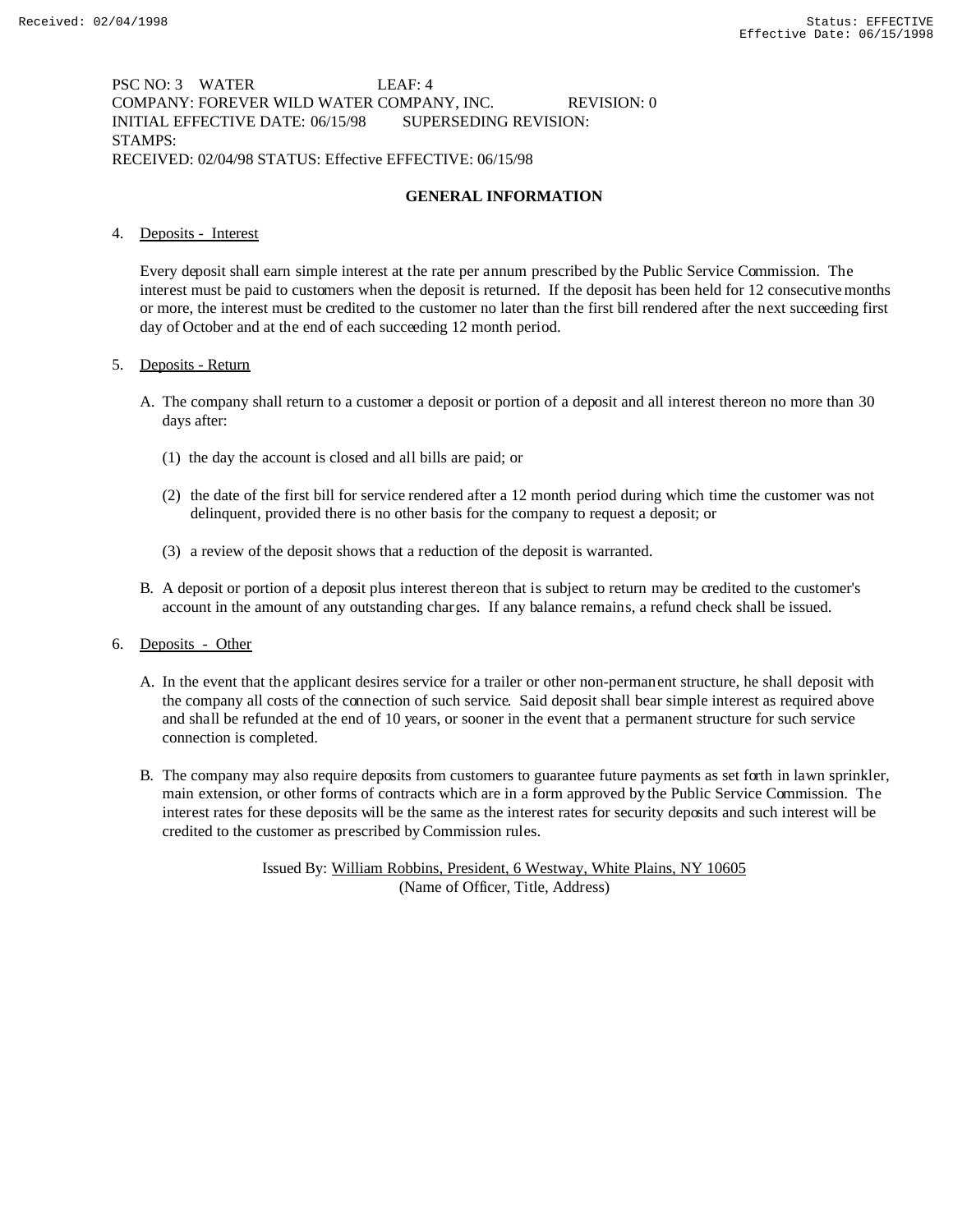PSC NO: 3 WATER LEAF: 5 COMPANY: FOREVER WILD WATER COMPANY, INC. REVISION: 0 INITIAL EFFECTIVE DATE: 06/15/98 SUPERSEDING REVISION: STAMPS: RECEIVED: 02/04/98 STATUS: Effective EFFECTIVE: 06/15/98

# **GENERAL INFORMATION**

- 7. General Rules
	- A. Customers must provide 10 days' written notice prior to the date on which termination of service is requested or prior to a change of occupancy, until which date the customer will be responsible for payment of service.
	- B. Fire hydrants shall not be used without written permission or unless in conformance with filed fire protection tariff provisions.
	- C. The company will not be liable for damage resulting from the presence of its facilities, supply, or use of water service, except damage resulting from gross negligence of the company.
	- D. The company may shut off water in its mains to make repairs and extensions. Where possible, proper advance notice will be made to customers affected.
	- E. The use of water for sprinkling, swimming pools, or other less essential uses may be restricted or prohibited where such use may unreasonably reduce the adequacy of service for other domestic purposes.
	- F. There must be a separate service for each premises.
	- G. Installation of service pipes and mains will not normally be made when the ground is frozen.
	- H. The customer is responsible for service pipes and plumbing within the property line. Any plumbing work done on the customer's service pipe is subject to approval by the company. No underground work shall be covered up until it has been inspected and approved by the company.
	- I. All leaks on customer premises must be repaired as soon as possible.
	- J. All mains, services (up to the property line) and other water system facilities will be maintained and replaced by the company.
	- K. The company will supply water in the distribution system at pressures between 20 and 100 pounds per square inch (psi) and will strive, where practicable, to maintain a normal working pressure of 60 psi with a minimum of 35 psi. If the company makes changes to its system which cause the pressure to increase to over 100 psi to existing customers, the company will be responsible for the first installation of the necessary equipment in the customer's premises. From that point on the equipment will be considered part of the customer's internal plumbing and the customer will be responsible for its maintenance or replacement. If a water pressure reducing valve, in the customer's or applicant's opinion, is necessary or desired to safeguard the plumbing, it is the customer's or applicant's responsibility to purchase, install and maintain this equipment. Where a pressure reducing valve is used it is also advisable to install a suitable pressure relief valve. All installations will comply with the local building codes and standards and are considered a part of the customer's internal plumbing.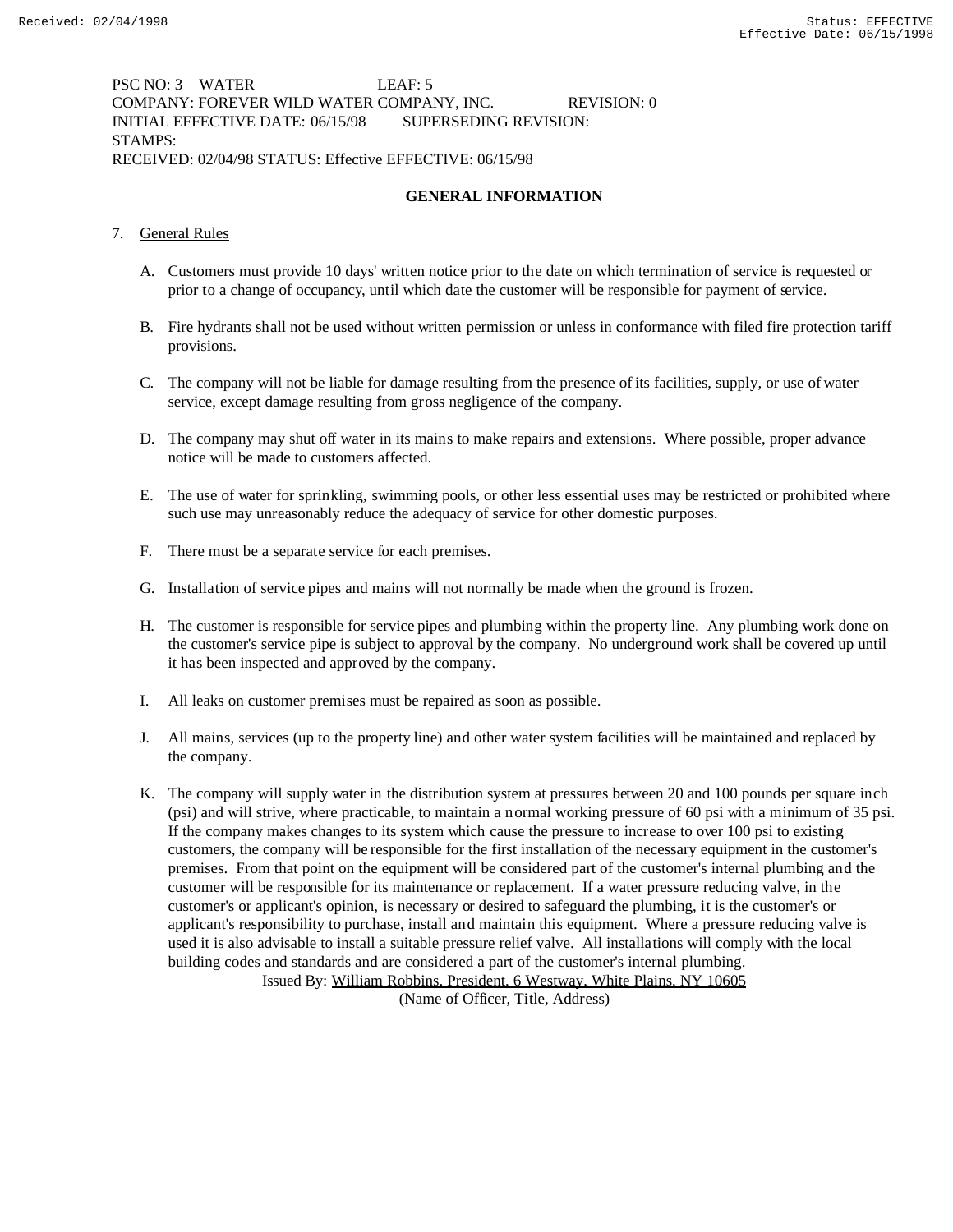PSC NO: 3 WATER LEAF: 6 COMPANY: FOREVER WILD WATER COMPANY, INC. REVISION: 0 INITIAL EFFECTIVE DATE: 06/15/98 SUPERSEDING REVISION: STAMPS: RECEIVED: 02/04/98 STATUS: Effective EFFECTIVE: 06/15/98

# **GENERAL INFORMATION**

- L. Where an applicant is seeking service at an elevation or gradient which could not otherwise be adequately serviced by existing plant, the company will require that the applicant bear the additional cost of providing such extraordinary service, or in the alternative, require the applicant to purchase, install and maintain the necessary special equipment, such as a hydro-pneumatic system, needed to serve the premises. The installation of a hydropneumatic system as part of the customer's internal plumbing may be subject to approval of the Health Department and should comply with local building codes and standards.
- M. Cross connections to water sources other than the company's or with other facilities are strictly prohibited. Customers will, at their expense, install and maintain such backflow prevention devices as may be required by the company in accordance with good water works practice or applicable laws or regulations.
- N. Customers must permit company representatives to enter their premises on request for purposes relating to the operation and maintenance of the company's system, including inspection of the customer's and the company's facilities, installation, reading, testing, replacement and removal of meters, and terminating and restoring service.
- O. No person shall maliciously, willfully or negligently break, damage, destroy, uncover, deface, block access to or tamper with any pipe, valve, meter, structure, appurtenance or equipment which is a part of the water works system.
- 8. Metered Service (if applicable and provided for in Service Class No. )
	- A. A meter of a type approved by the Commission is required for each premises.
	- B. The company will furnish, install, and maintain the meter. Unless the meter register is set at zero, the company shall attach a tag stamped with the date and meter dial reading at the time of installation.
	- C. The customer will provide a location for the meter acceptable to the company and will be responsible for the cost of repairing damage resulting from human interference, frost, backflow of hot water, or other such causes.
	- D. Where the company agrees it is necessary to set a meter outside the building, it shall be installed at the expense of the customer in a pit acceptable to the company which is both water-tight and frostproof. The cover of the pit shall be fastened with a convenient locking devise. Where the distance from the property line to the front wall of the building is greater than 75 feet, the company may require that the meter be set in a pit at or near the property line. If the pit is to be installed on property not owned or controlled by the customer, written consent of the owner of the property shall be obtained prior to the installation.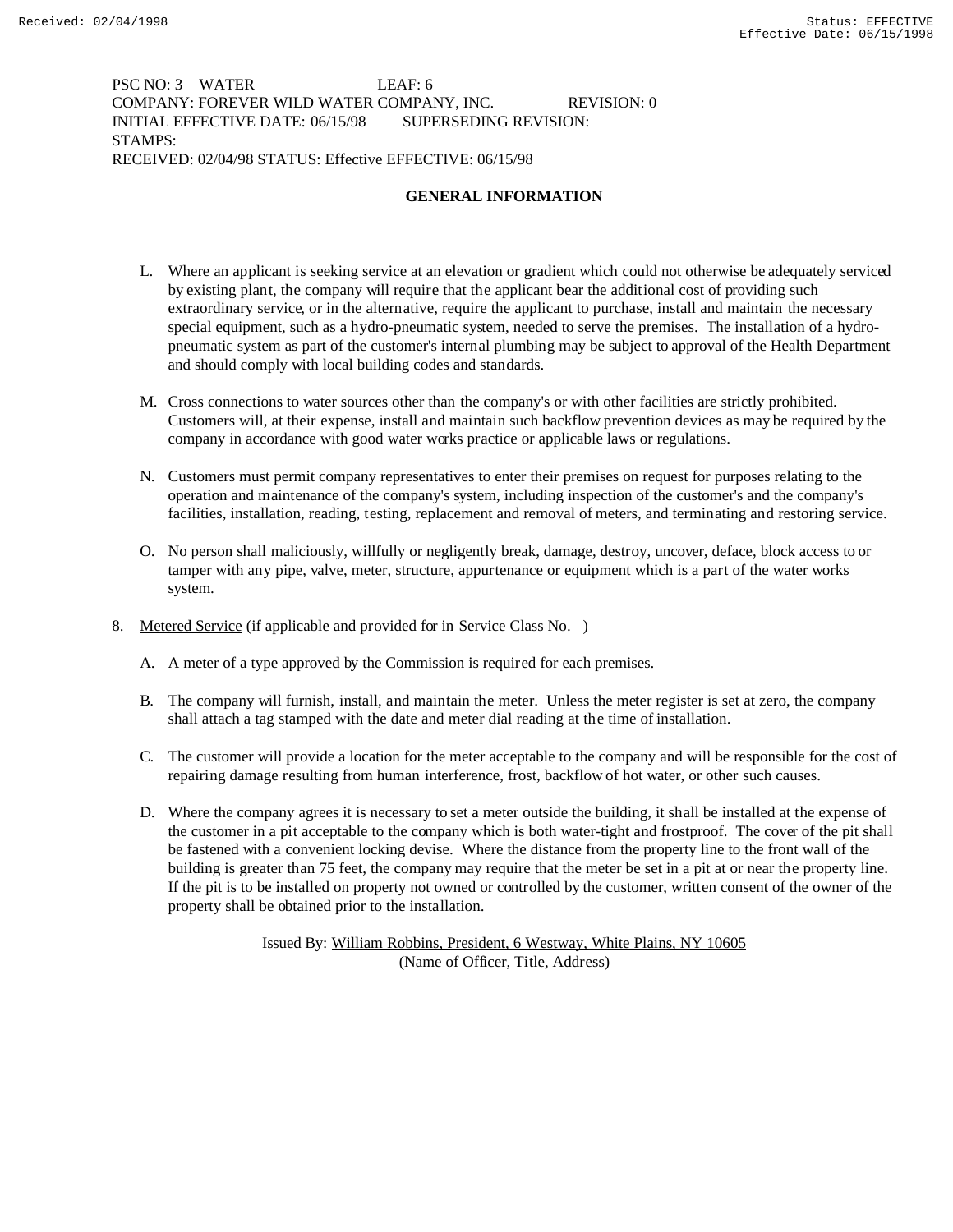PSC NO: 3 WATER LEAF: 7 COMPANY: FOREVER WILD WATER COMPANY, INC. REVISION: 0 INITIAL EFFECTIVE DATE: 06/15/98 SUPERSEDING REVISION: STAMPS: RECEIVED: 02/04/98 STATUS: Effective EFFECTIVE: 06/15/98

## **GENERAL INFORMATION**

- E. The company reserves the right to remove, test, and replace the meter.
- F. The company shall afford the customer an opportunity to verify the final reading of any water meter removed from the premises and obtain the customer's signature on a meter removal card which shows the date removed and the reading.
- G. Meters will be tested in conformance with rules of the Public Service Commission. In the case of a disputed account involving the accuracy of the meter, the company will have the meter tested upon the request of the customer. Should the customer request to have a second meter test within 1 year, the customer will be responsible for the actual cost incurred to have the meter tested including the cost to remove the meter, payable in advance to the company. This fee will be refunded if the meter's final weighted average is found to register in excess of 100 percent. Adjustments in bills for over-registration of the meter will be made in accordance with the current rules of the Public Service Commission.
- H. Bills will show meter readings and the dates read.
- I. Bills will be reasonably estimated where a meter has been inaccessible and will be so indicated on the bill.
- J. Where a meter has ceased to register or its percentage of accuracy cannot be determined, an estimated bill for the current period may be rendered. For all other periods the bill shall be the minimum applicable rate.
- 9. Unmetered Service (if applicable and provided for in Service Class No. 1 )

All applicable provisions of this tariff shall apply.

10. Extension of Mains

Mains will be extended in conformance with Commission Rules and Regulations found in 16 NYCRR, Part 501.

## 11. Discontinuance of Service - Non-Payment

 Service may be discontinued, under the following provisions, for non-payment of any amount due for water supplied, for failure to make any payment due under a deferred payment agreement or for meter maintenance, for failure to post a required deposit or for failure to pay any fee or charge accruing under the contract or tariff.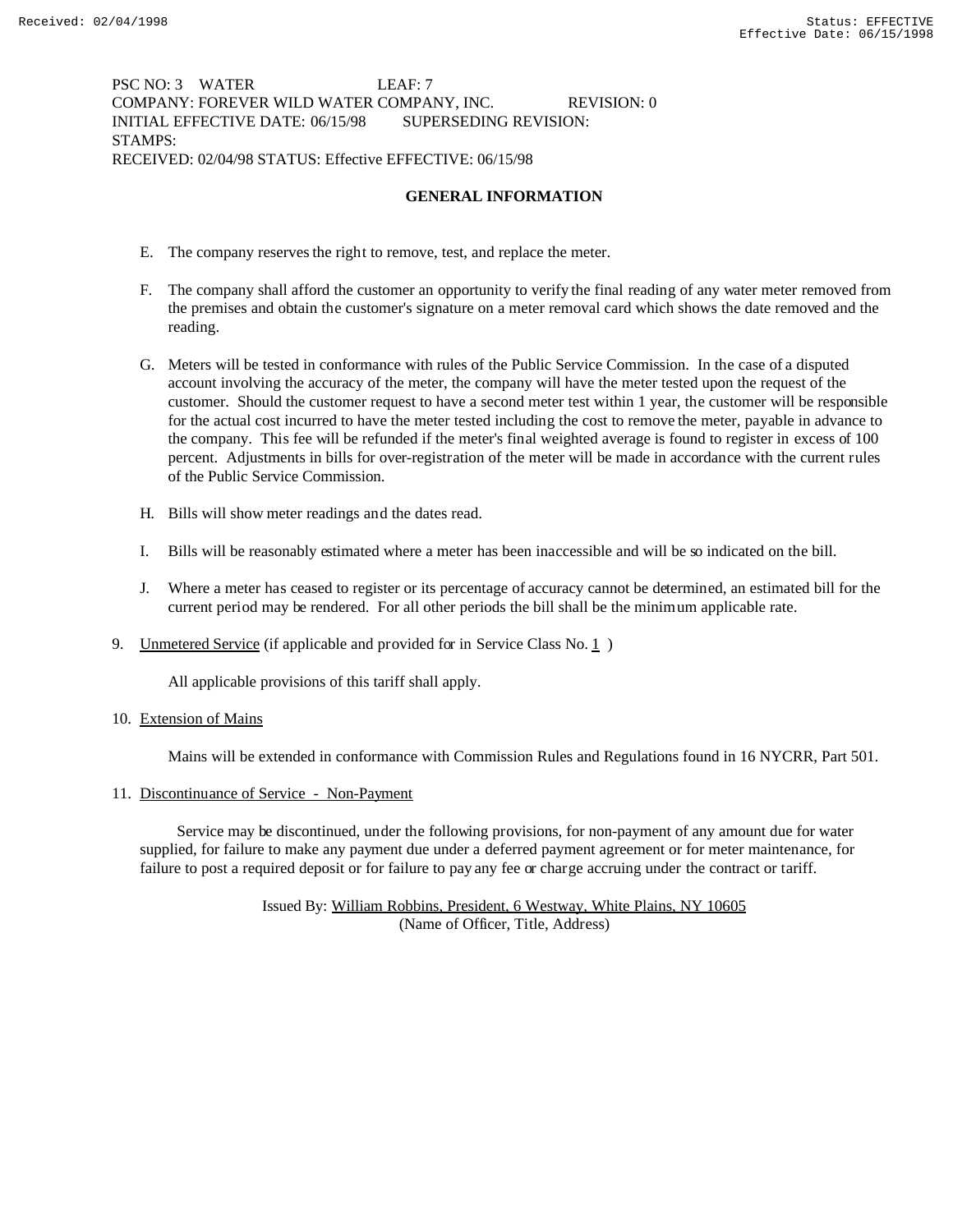## **PSC NO: 3 WATER COMPANY: Forever Wild Water Company, Inc. INITIAL EFFECTIVE DATE: June 15, 1998 SU**

| LEAF:                | 8 |
|----------------------|---|
| <b>REVISION:</b>     |   |
| JPERSEDING REVISION: |   |

## **GENERAL INFORMATION**

- A. A bill not paid within 23 days of mailing is considered delinquent, and the company may discontinue service after complying with 16 NYCRR, Part 533 which requires: (1) 15 days written notice if served personally, or (2) 15 days after a registered letter containing such notice has been signed or refused, or (3) 18 days after mailing written notice in a post-paid wrapper. Service will not be re-established until payment of all proper arrears, charges and deposits is made or a deferred payment agreement is entered into. Receipt of a subsequently dishonored negotiable instrument in response to a notice of discontinuance shall not constitute payment of the customer's account and the company shall not be required to issue additional notice prior to discontinuance. There will be a charge for processing all returned checks equal to the bank charge plus a handling fee of \$5.00 (not to exceed the maximum allowed by Section 5-328 of General Obligations Law).
- B. The company will not discontinue service to residential premises for non-payment of bills on a Friday, Saturday, Sunday, public holiday (as defined in General Construction Law), or on a day on which the utility's main office is closed. Discontinuance can only take place from Monday to Thursday between the hours of 8 a.m. and 4 p.m.
- C. The company will not discontinue service for non-payment of bills to any person or entity receiving public assistance if the payment for such service is to be paid directly by the Department of Social Services or by the local Social Services representatives.
- 12. Discontinuance of Service Other
	- A. Service rendered under any application, contract or agreement may be discontinued by the company after reasonable notice for any of the following reasons:
		- (1) For willful or indifferent waste of water due to any cause or for non-authorized use of water.
		- (2) For failure to protect from damage the meter and connection, or for failure to protect and maintain the service pipe or fixtures on the property of the customer in a condition satisfactory to the company.
		- (3) For tampering with any meter, connections, service pipe, curb cock, seal or any other appliance of the company controlling or regulating the customer's water supply.
		- (4) For failure to provide the company's employees reasonable access to the premises supplied, or for obstructing the way of ingress to the meter or any other appliances controlling or regulating the customer's water supply.
		- (5) In case of vacancy of the premises.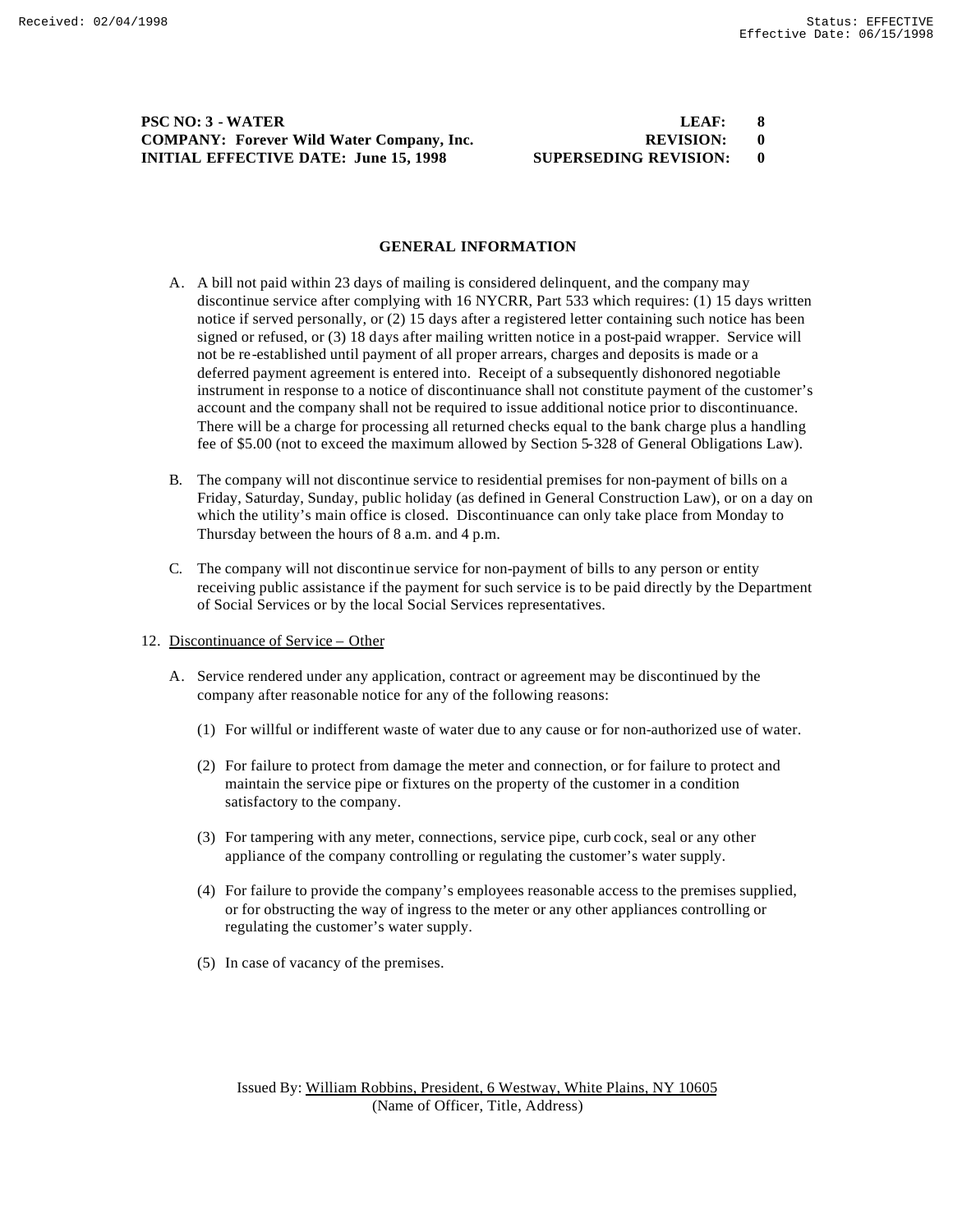PSC NO: 3 WATER LEAF: 9 COMPANY: FOREVER WILD WATER COMPANY, INC. <br>INITIAL EFFECTIVE DATE: 06/15/98 SUPERSEDING REVISION: INITIAL EFFECTIVE DATE: 06/15/98 STAMPS: RECEIVED: 02/04/98 STATUS: Effective EFFECTIVE: 06/15/98

## **GENERAL INFORMATION**

- (6) For cross connections.
- (7) For submetering or reselling water.
- (8) For non-compliance with restrictions on less essential water use.
- (9) For violation of any rule or regulation of the company as filed with the Public Service Commission, provided such violation affects the reliability or integrity of the water system.
- B. Written notice of discontinuance of service shall contain the information required by 16 NYCRR S.14.4 (b) and will be given except in those instances where a public health hazard exists.
- C. The company may, at any time, temporarily discontinue water service in case of accident, or for the purpose of making connections, alterations, repairs, charges, etc.
- D. Except as stated in the preceding paragraph, or in the case of a violation that threatens the integrity of the water system, the company shall not discontinue service to any customer on a Friday, Saturday, Sunday, Public Holiday or on a day when the company is not open for business. Public Holiday shall refer to those holidays defined in the General Construction Law.

#### 13. Discontinuance of Residential Service - Special Procedures

 The company must delay termination of service or, if service has already been terminated, must restore service for 30 days in the event that the occupants of the premises are blind, disabled, 62 years of age or older or 18 years of age or under, if a medical emergency exists, or where during the cold weather period (November 1 to April 15) the termination would affect the heating of the premises, if such termination or failure to restore service might cause the occupant to suffer serious impairment to health. The company may require appropriate documentation that such a condition exists before delaying the termination or restoring the service. In addition, the company may require that the customer make appropriate arrangements to pay any arrears on the account.

14. Deferred Payment Agreements

 In addition to the above circumstances, the company will consider granting customers reasonable payment terms in cases where a customer is threatened with termination of service, or where the company has issued a backbill to a customer. Any such agreement may require the customer to make a reasonable down payment, and to pay current bills when issued.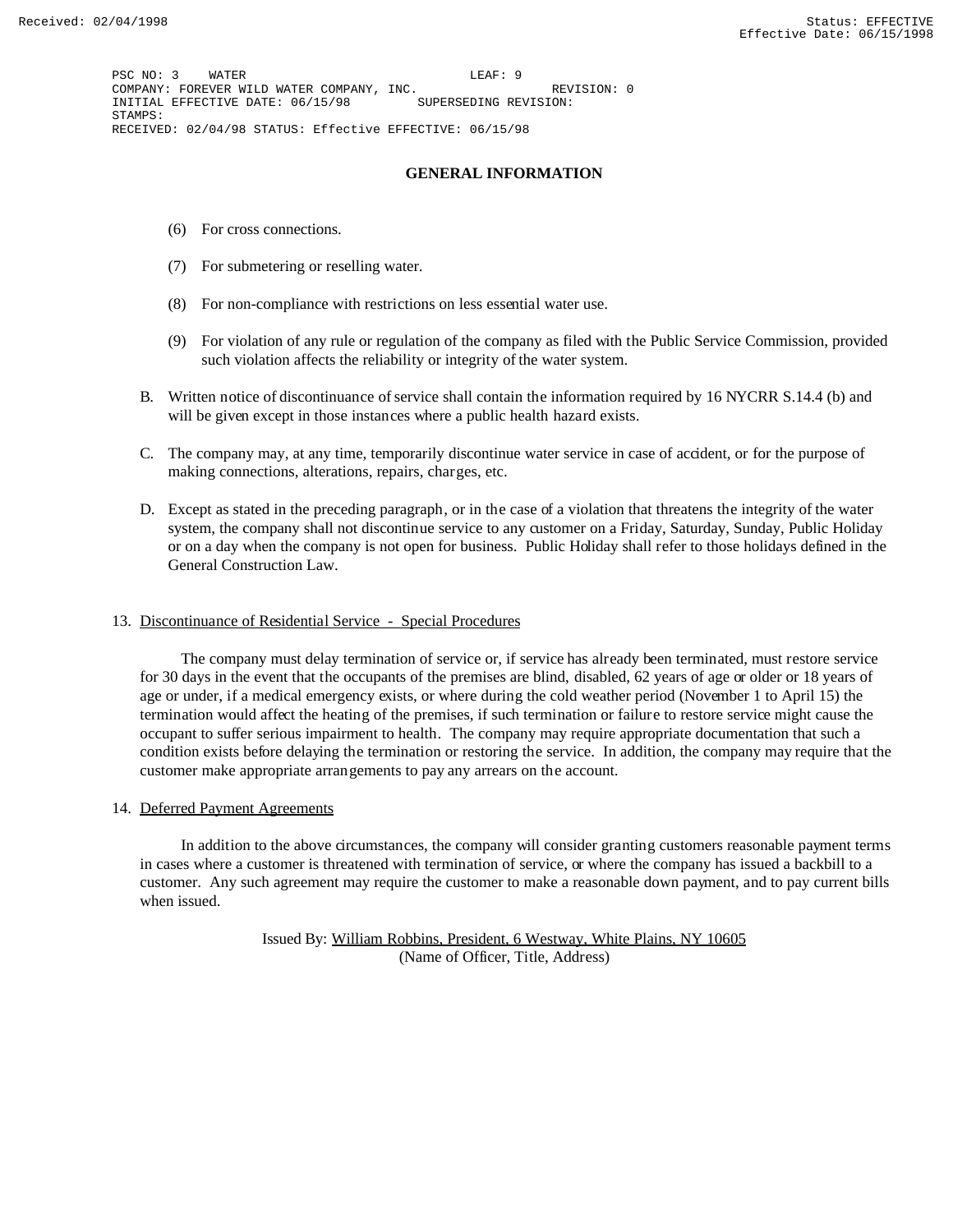### PSC NO: 3 WATER LEAF: 10 COMPANY: FOREVER WILD WATER COMPANY, INC. REVISION: 1 INITIAL EFFECTIVE DATE: 07/01/01 SUPERSEDING REVISION: 0 STAMPS: Effective date postponed to 04/01/02. See Supplement No. 3, 2, 1 RECEIVED: 03/14/01 STATUS: Effective EFFECTIVE: 04/01/02

### **GENERAL INFORMATION**

- 15. Complaint Handling Procedures
	- A. The company will promptly investigate and evaluate all complaints received from customers regarding bills for service rendered or required deposits. The results of the company's findings will be reported to the customer. During the period of investigation and evaluation, service will not be discontinued, nor shall a new notice of termination be issued, provided, however, that the customer will be required to pay the undisputed portion of any balance due, which may include bills for current usage.
	- B. After the completion of such an investigation, if the company determines that the disputed service has been rendered, or that the disputed charge or deposit is proper in whole or in part, the company may require that the full bill or deposit be paid. Appropriate notices of the determination shall be given to the customer, and where notice of discontinuance of service was previously sent, or is served with the determination, such notice shall include a statement advising the customer of the availability of the Commission's complaint handling procedures, including the address and telephone number of the Department's Consumer Services Division. Where prior notice of discontinuance was sent, company procedure provides for discontinuance of service if customer fails to pay the proper amount due and owing within 5 days after notice of the company determination was served personally on the customer or at least 8 days after mailing of the notice. Under no circumstances will discontinuance of service occur if so precluded by the Commission.
	- C. In situations where the complaint procedures of the Commission have been invoked and it is determined that the disputed service has been rendered or that the disputed charge or deposit is proper and prior notice of discontinuance was sent, a customer's service will not be discontinued for failure to pay the amount found due and owing until at least 5 days after notice of the Commission's determination, where personal service is made, or at least 8 days after mailing of such a notice.

### 16. Restoration of Service

 A charge will be made to restore service after discontinuance at the customers's request, for non-payment or for violation of these rules.

 This charge will be \$50.00 during normal business hours (8:00 a.m. to 4:00 p.m., Monday through Friday), \$50.00 outside of normal business hours Monday through Friday and \$50.00 on weekends or public holidays. The holidays for which the \$50.00 charge will apply are as follows:

New Year's Day Labor Day Dr. Martin Luther King, Jr. Day Columbus Day Lincoln's Birthday Veteran's Day Washington's Birthday **Thanksgiving Day** Thanksgiving Day Memorial Day Christmas Day Independence Day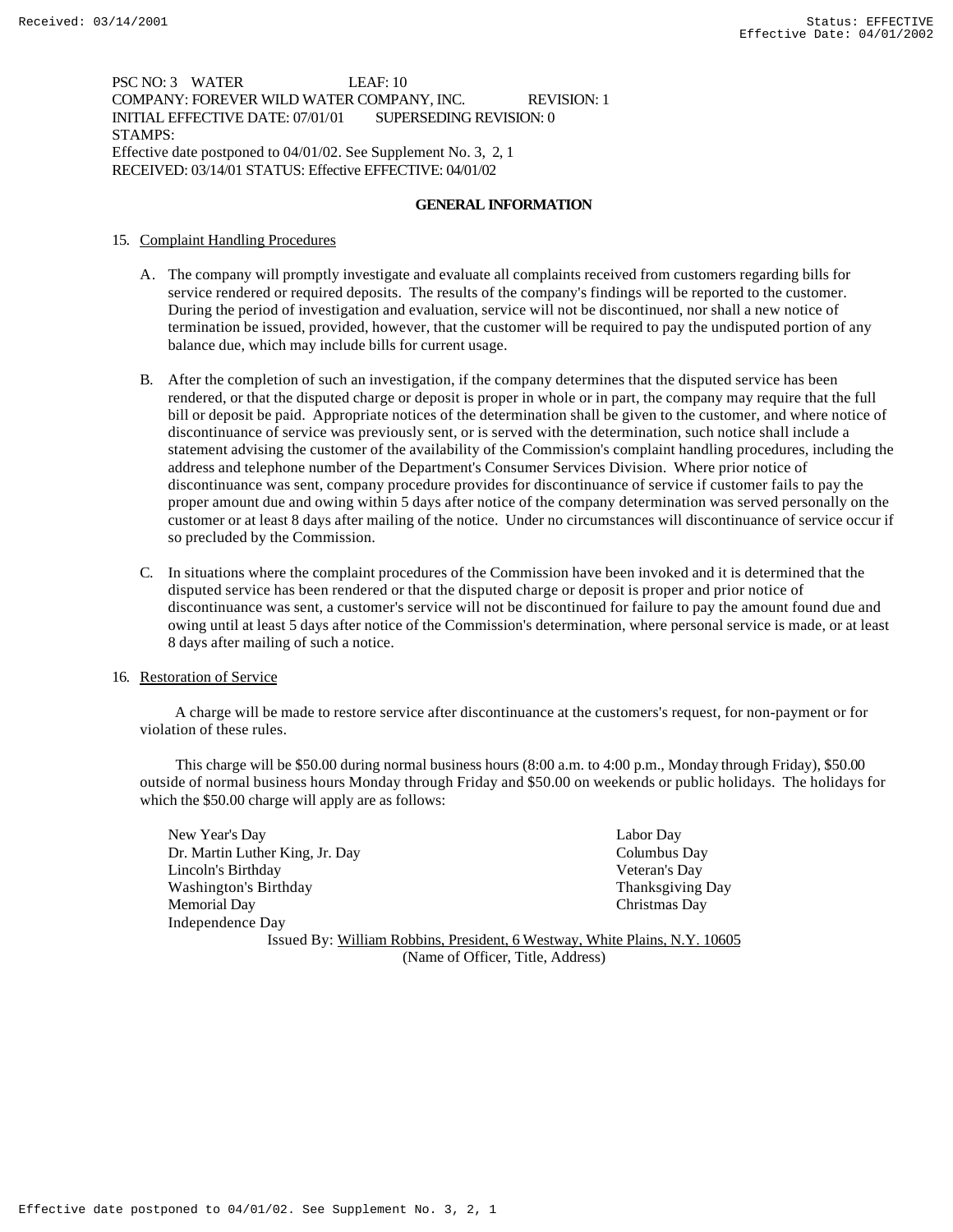PSC NO: 3 WATER LEAF: 11 COMPANY: FOREVER WILD WATER COMPANY, INC.  $REVIISION: 0$ INITIAL EFFECTIVE DATE: 06/15/98 SUPERSEDING REVISION: STAMPS: RECEIVED: 02/04/98 STATUS: Effective EFFECTIVE: 06/15/98

#### **GENERAL INFORMATION**

In a case where service is being restored after discontinuance for non-payment, the company may require full payment of all arrears as well as the restoration of service charge. If the company and the customer have entered into some form of payment agreement, the agreed upon down payment may be required before service will be restored.

If it becomes necessary to disconnect service at the main because of willful acts of a customer, the service restoration charge will include the actual costs incurred by the company to disconnect and reconnect the service.

17. Interest on Customer Overpayments

The company will provide interest on a customer overpayment as follows:

- A. A customer overpayment is defined as payment by the customer to the company in excess of the correct charge for water service supplied to the customer which was caused by erroneous billing by the utility.
- B. The rate of interest on such amounts shall be the greater of the unadjusted customer deposit rate or the applicable late payment rate, if any, for the service classification under which the customer was billed. Interest shall be paid from the date when the customer overpayment was made, adjusted for any changes in the deposit rate or late payment rate, and compounded monthly, until the date when the overpayment was refunded.
- C. The company will not pay interest on customer overpayments that are refunded within 30 days after such overpayment is received by the company.

#### 18. Regulation

 All matters, rules and other situations concerning the rendering of water service which are not specifically covered herein or in a provision of the New York State Codes, Rules and Regulations and which are subject to the jurisdiction of the Public Service Commission, and for which a customer and the company cannot agree as to an equitable and fair solution will be referred to said Commission to be resolved. Either the customer or the company may request that a rule or provision of this tariff be changed for a particular situation.

Issued By: William Robbins, President, 6 Westway, White Plains, NY 10605

(Name of Officer, Title, Address)